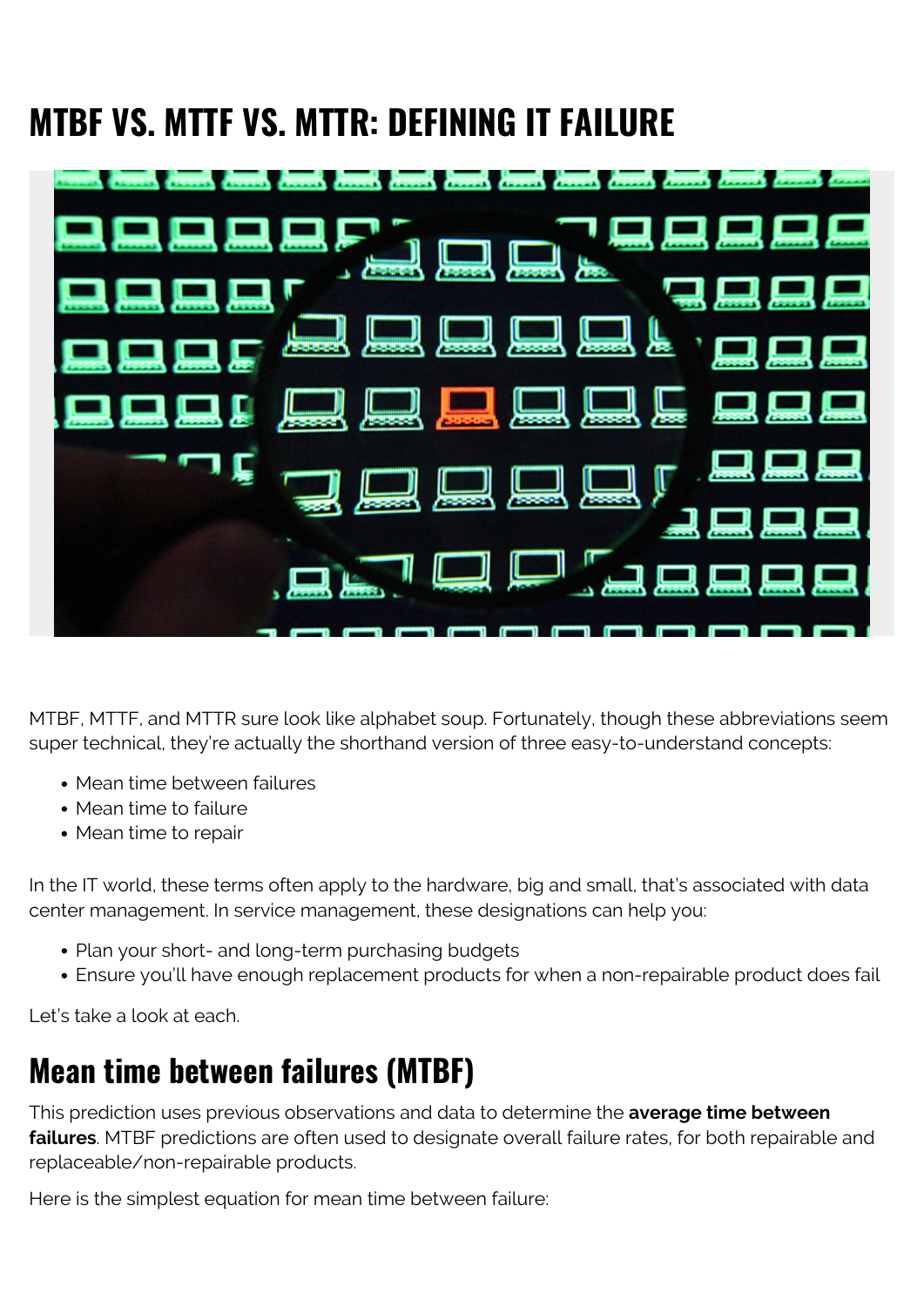#### MTBF=*total operational uptime between failures / number of failures*

Let's look at an example. Assume a manufacturer has recorded the following data points between product failures for one of its copier models:

| <b>Failure number</b>             | Recorded Operational uptime prior to<br>failure (in hours) |
|-----------------------------------|------------------------------------------------------------|
| 1                                 | 10,000                                                     |
| 2                                 | 9,500                                                      |
| 3                                 | 11,000                                                     |
| $\overline{4}$                    | 9,000                                                      |
| Total                             | 39,500                                                     |
| Using the above equation, we get: |                                                            |

MTBF = ((10,000 + 9,500 + 11,000 + 9,000)/4) = 9,875

That means the manufacturer has approximately 9,875 hours of uptime on this copier before it experiences a failure.

Of course, for MTBF calculations to be meaningful and more reliable, many more data points would be required. The benefit of multiple data points means the more accurate your MTBF predications, but the drawback is complexity. Many products that can fail have a variety of subsystems (consider all the hardware of a server, for instance, with disk drives, fans, motherboards, etc.), so a more precise MTBF prediction would need to calculate on all those points.

### **Mean time to failure (MTTF)**

Similar to MTBF, the mean time to failure (MTTF) is used to predict a product's failure rate. The key difference is that MTTFs are used only for replaceable or non-repairable products, such as:

- Keyboards
- Mice
- Batteries
- Desk telephones
- Motherboards

Though the equation is similar to MTBF, MTTFs actually require only a single data point for each failed item.

MTTFs apply to two types of replaceable/non-repairable products:

### **Replaceable products that cannot be repaired**

When a product fails once, it must be replaced. The MTTF helps your IT department know when to expect products to turnover (fail), so they can maintain a proper supply for these instances.

- Examples include keyboards, mouse devices, and desk telephones, which are always replaced, never repaired.
- Importantly, some network appliances are replaceable (non-repairable), too, including certain firewalls, switches, modems, and other networking equipment that may be sealed units that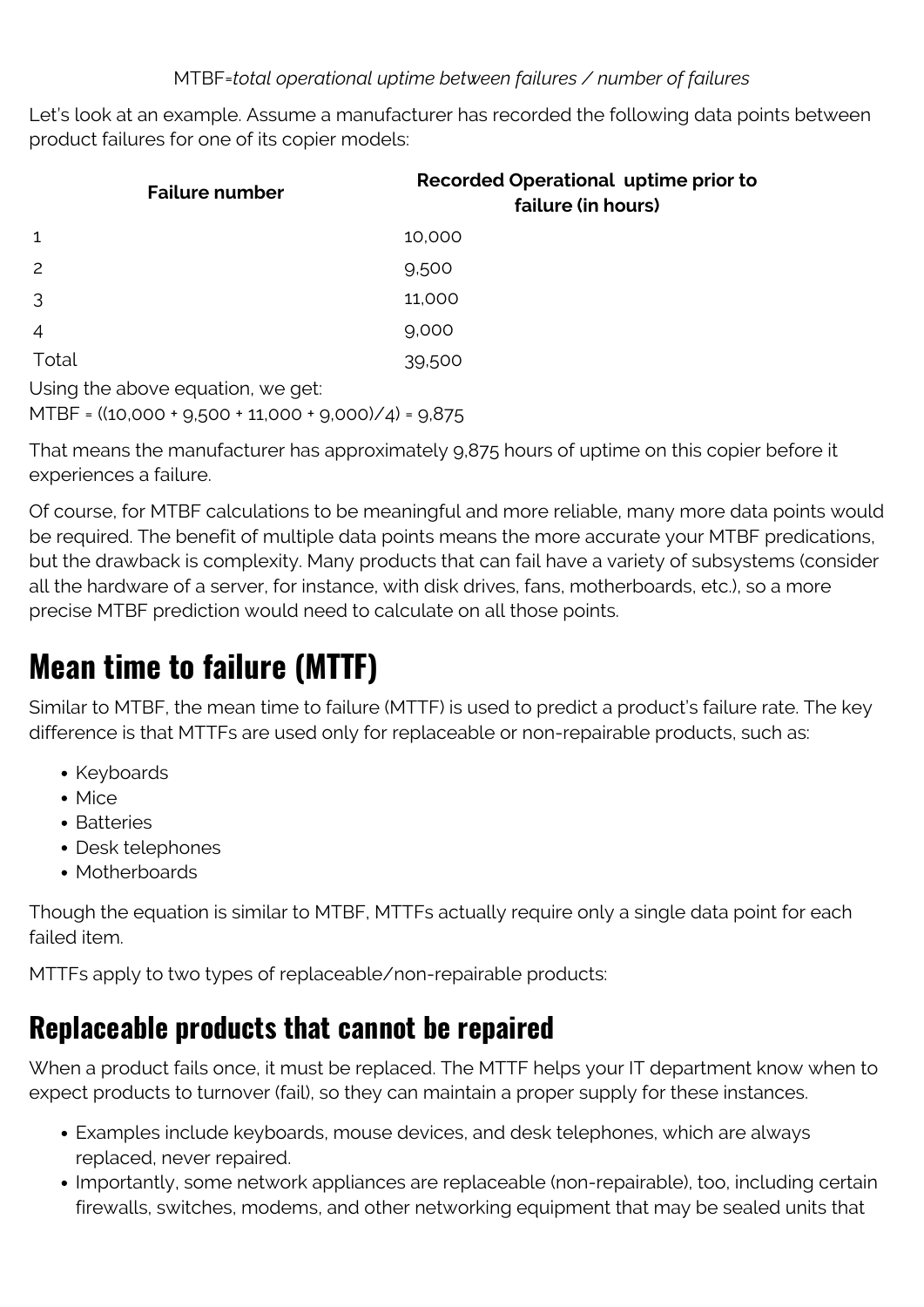run for years.

### **Replaceable subsystem product within a repairable product**

The smaller subsystem may fail, but with its replacement, the larger product need only be repaired, not replaced entirely. In this scenario, the MTTF helps you budget: What smaller subsystems must you spend money to replace in order to keep down the overall cost of the larger system?

Examples include hard drives, which generally fail as they age, and batteries within an uninterruptable power supply (UPS) system, which commonly last for 2-3 years despite the larger UPS lasting for several years longer.

*(Learn more about [infrastructure](https://blogs.bmc.com/blogs/what-is-it-infrastructure-and-what-are-its-components/) and its [management.](https://blogs.bmc.com/blogs/it-infrastructure-management/))*

# **Mean time to repair (MTTR)**

MTBF and MTTF measure time in relation to failure, but the mean time to repair (MTTR) measures something else entirely: how long it will take to get a failed product running again.

As MTTR implies that the product is or will be repaired, the MTTR really only applies to MTBF predictions. Conversely, items that are not repaired, that may have an MTTF number, will not have an MTTR prediction – because they will be replaced, not repaired.

# **Designating MTBF, MTTF, and MTTR products within ITSM**

IT systems management is a broad, universal framework for management IT systems. Part of the framework is designating a variety of products under one (sometimes two) of these three terms.

While you can technically apply MTBF to both repairable and non-repairable items, it behooves an IT department to reserve the MTBF designation only for repairable items. Nonrepairable/replaceable items should be designated under MTTF. It makes sense practically, but it's also a way of separating long-lasting products that require big money from lower-end, short-term products.

Additional tools, like enterprise software that tracks these three designations, can help your data center become more reliable and better prepared, both financially and physically, for pending failures.

# **How reliable are these designations?**

Data-minded folks say that these designations, when applied to IT, are only as good as the data they rely on. If you're not [measuring uptime](https://blogs.bmc.com/blogs/it-metrics-kpis/), your quess on downtime will be just that – a quess. So, the opposite, that great data means great output, must be true: that these estimates will give great, accurate, and reliable indicators related to failure and repair. Right?

Not so fast. Some in the IT and engineering fields indicate that there's no way to know more about failures unless you also consider more technical measurements like dispersion of time to failure data. These calculations are simple; initial forays into using statistics and applying them to technology systems.

At best, MTBF and MTTF are an average of previous activity. Depending on your position, you may